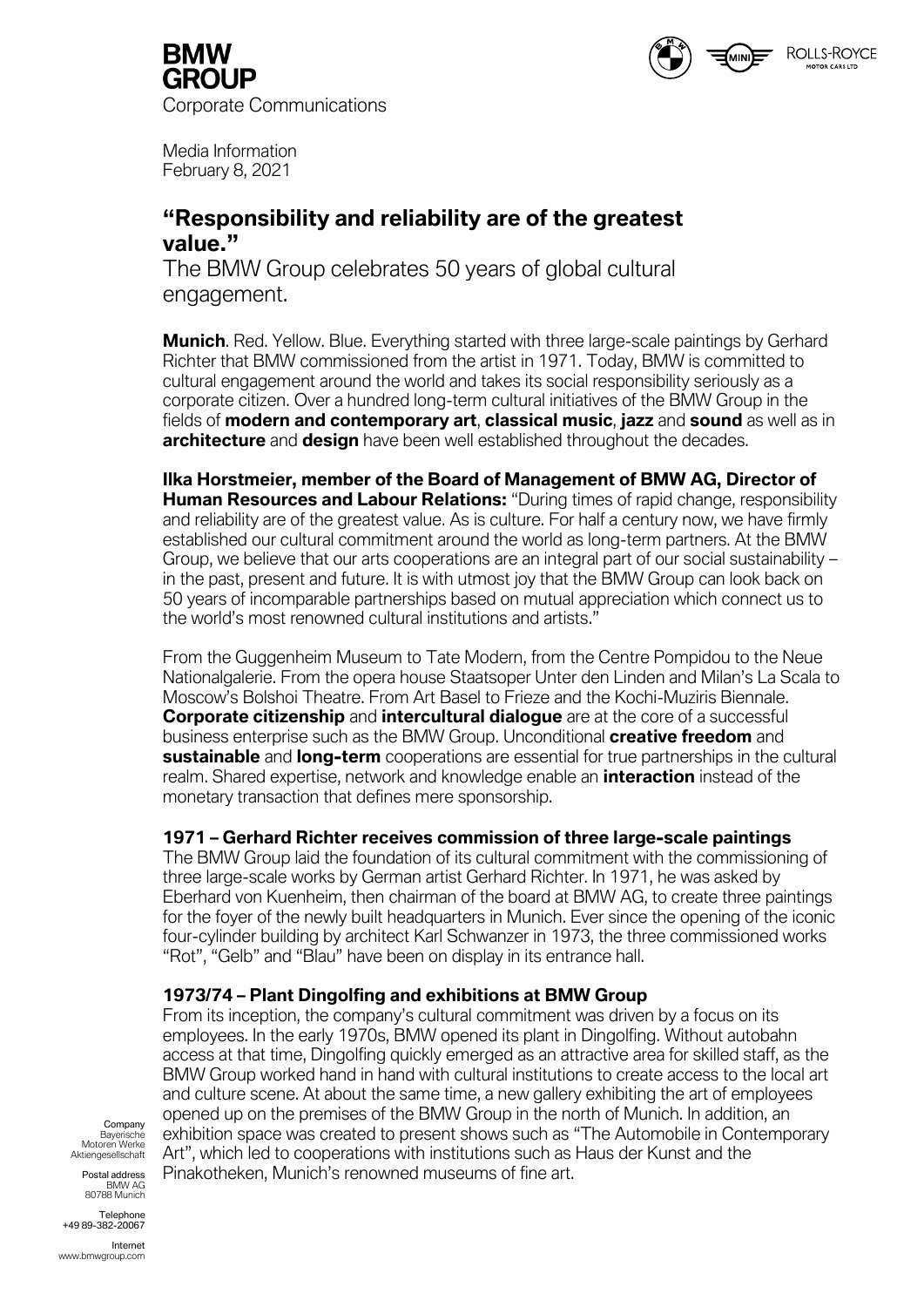

Corporate Communications

Media Information  $D_{\text{Date}}$  February 8, 2021

Subject "Responsibility and reliability are of the greatest value."

Page 2

#### **1975 – The birth of BMW Art Cars**

Initiated by French race car driver and art aficionado Hervé Poulain and conceived in collaboration with the founder of BMW Motorsport Jochen Neerpasch, the first BMW Art Car was commissioned when both asked Alexander Calder to design Poulain's BMW race car in 1975. The idea resulted in a painted BMW 3.0 CSL that was raced at the 24 Hours of Le Mans, where, thanks to its striking exterior, it became an instant favorite with the public. Since then, 19 artists from around the world have created BMW Art Cars on the basis of contemporary BMW race cars and automobiles, including Roy Lichtenstein (1977, BMW 320i), Andy Warhol (1979, BMW M1), Robert Rauschenberg (1986, BMW 635 CSi), Esther Mahlangu (1991, BMW 525i), David Hockney (1995, BMW 850 CSi), Jenny Holzer (1999, BMW V12 LMR), Jeff Koons (2010, BMW M3GT2), Ólafur Elíasson (2007, BMW H2R), John Baldessari (2016, BMW M6 GTLM) and Cao Fei (2017, BMW M6 GT3). These "rolling sculptures" are a fascinating representation at the crossroads of motorsports and design, of art as well as technology.

ROLLS-ROYCE

### **1979 – One of Germany's first cultural public-private partnerships**

Together with the city of Munich, the BMW Group founded Spielmotor München e.V., one of Germany's oldest public-private partnerships. The collaboration aims to establish and further develop the city as a regional and international hub of culture. Gradually, Spielmotor expanded its program to include the Münchener Biennale for new music-theatre in 1988, the experimental theatre festival SPIELART in 1995 and the festival of contemporary dance DANCE in 1998.

#### **Highlights and digitalization**

Over the course of the past five decades, the cultural commitment of the BMW Group has grown far beyond the design of BMW Art Cars by renowned artists. It has expanded its portfolio to include renowned musicians such as Daniel Barenboim and Anna Netrebko, who enchanted tens of thousands of listeners at Berlin's Bebelplatz, as well as young artists such as Samson Young and Leelee Chan, who left their artist's studios behind to make the entire world their source of inspiration. Together with other partners, the BMW Group developed its own range of initiatives including the BMW Guggenheim Lab, BMW Tate Live, BMW Open Work by Frieze, the BMW Welt Jazz Award, the BMW Art Guide by Independent Collectors, the BMW Art Journey and the free concert series Opera for all in Berlin, Munich, Moscow and London. With the Rolls-Royce Arts Programme and various design cooperations of MINI, all brands of the BMW Group are active agents in the cultural sector. In addition, the BMW Group supports leading museums, art fairs, orchestras, jazz festivals and opera houses around the world. With BMW OPERA NEXT, its digital partnership with Staatsoper Unter den Linden since 2019, the BMW Group has used the opportunities presented by digitalization to open up the world of opera to younger audiences and to make high culture more accessible. Initiatives such as the Art/Tech Grant by Moscow's Garage Museum of Contemporary Art, hundreds of choreographed drones flying across the night sky over the Gulf of Mexico in collaboration with Studio Drift, the strategic cooperations with Artsy and Acute Art or Cao Fei, who presented her BMW Art Car via App and AR in virtual space, illustrate how the BMW Group as a technology company engages with the digital transformation and will continue to do so with its cultural commitment in the future.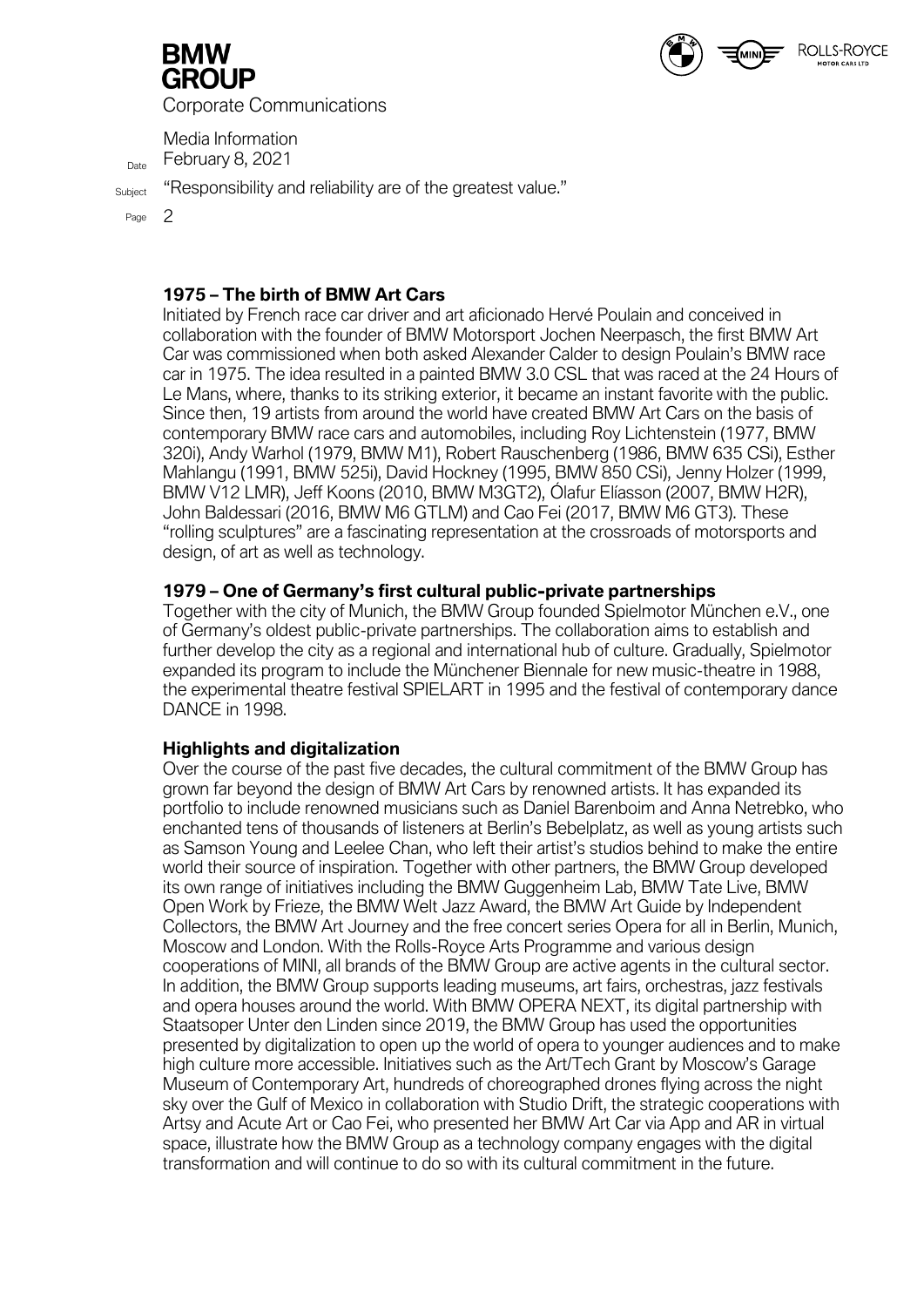

Corporate Communications

Media Information  $D_{\text{Date}}$  February 8, 2021

Subject "Responsibility and reliability are of the greatest value."

Page 3

**For further questions please contact:**

Doris Fleischer BMW Group Corporate and Governmental Affairs Cultural Engagement Telephone: +49-89-382-27806 Email: [Doris.Fleischer@bmw.de](mailto:Doris.Fleischer@bmw.de)

Daria Nikitina BMW Group Corporate and Governmental Affairs Cultural Engagement Telephone: +49-89-382-60340 Email: Daria.Nikitina@bmw.de

Media website: [www.press.bmwgroup.com](http://www.press.bmwgroup.com/) Email: [presse@bmwgroup.com](about:blank)

#### **About BMW Group Cultural Engagement**

CORPORATE CITIZENSHIP - Opera for all - Gerhard Richter Kochi-Muziris Biennale - BMW Art Cars - Berlin Biennale SUSTAINABILITY - Ólafur Elíasson - Art Basel - Max Hooper Schneider BMW Art Journey - Art Dubai - INTERCULTURAL DIALOGUE Tate Modern - BMW Welt Jazz Award - Paris Photo - Zaha Hadid Premio de Pintura - LONGEVITY - BMW Open Work by Frieze - Les Rencontres d'Arles - Leelee Jenny Holzer Chan BMW Guggenheim Lab - PARTNERSHIP - Artsy - Tefaf - Andy Warhol Teatro alla Scala - Garage Museum of Contemporary Art CREATIVE FREEDOM - Art D'Égypte - Samson Young<br>Bavarian State Opera - Jeff Koons - Kyotographie - INTERACTION BMW Art Guide by Independent Collectors - Cao Fei - BMW Classics State Academic Bolshoi Theatre of Russia - Esther Mahlangu



Why Culture? Why not! Culture is knowledge, a sanctuary of beauty and depth, of meaning and peace. An inspiring escape, far from the hustle and bustle of everyday life. Tranquil at best, even unsettling sometimes. As corporate citizen, the BMW Group takes social responsibility seriously, as part of which it has been involved in hundreds of cultural initiatives worldwide for half a century, both in the arts, music & sound, architecture as well as in design. As a long-term partner, creative freedom is key – and as essential for groundbreaking works as it is for major innovations within a business enterprise like ours.

Further information[: www.bmwgroup.com/culture](http://www.bmwgroup.com/culture) and [www.bmwgroup.com/culture/overview](https://www.bmwgroup.com/content/dam/grpw/websites/bmwgroup_com/responsibility/downloads/en/2019/BMW_Group_Kulturengagement_2019_EN.pdf)

Facebook:<https://www.facebook.com/BMW-Group-Culture> Instagram:<https://www.instagram.com/bmwgroupculture/> @bmwgroupculture #BMWGroupCulture

#### **The BMW Group**

With its four brands BMW, MINI, Rolls-Royce and BMW Motorrad, the BMW Group is the world's leading premium manufacturer of automobiles and motorcycles and also provides premium financial and mobility services. The BMW Group production network comprises 31 production and assembly facilities in 15 countries; the company has a global sales network in more than 140 countries.

In 2019, the BMW Group sold over 2.5 million passenger vehicles and more than 175,000 motorcycles worldwide. The profit before tax in the financial year 2019 was € 7.118 billion on revenues amounting to € 104.210 billion. As of 31 December 2019, the BMW Group had a workforce of 126,016 employees.